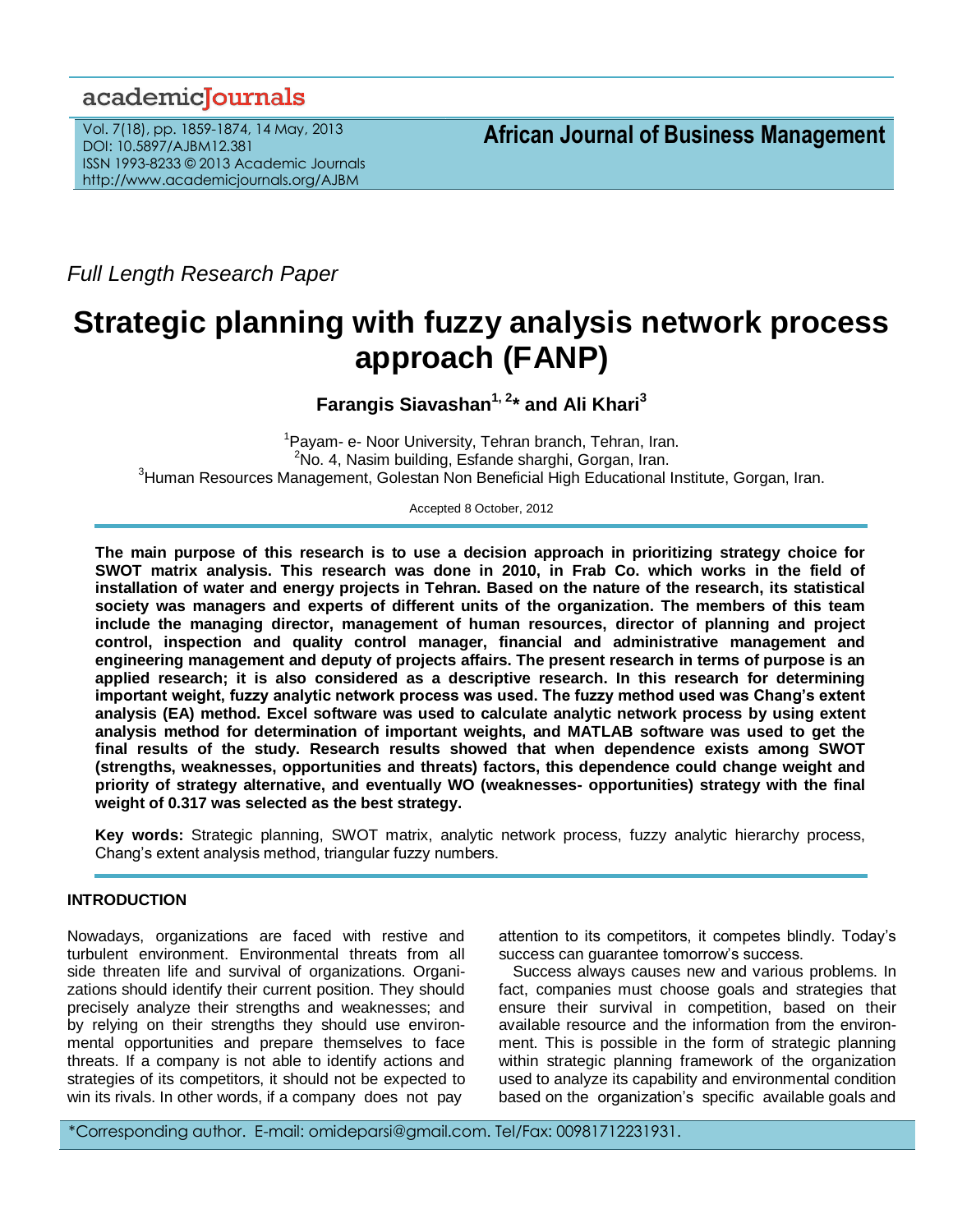the method for reaching them. These factors play a key and vital role in the success of the organization. Many approaches and techniques can be used in strategic analysis in the process of strategic management (Dincer, 2004) such as Boston consulting group, the porter model or GE model that was introduced by General Electric Company. But among these techniques, SWOT matrix analysis, which evaluates opportunities, threats, strength and weaknesses of an organization, is one of the most famous methods. In SWOT analysis two environments must be carefully analyzed and evaluated; one is internal environment, which requires identifying strength and weakness of an organization and the other one is external environment of an organization (Kangas et al., 2003). The data from environmental analysis can be shown systematically in a matrix (Houben et al., 1999). Various combinations from four factors of matrix if analyzed properly can be a good basis for the compilation and designing of strategy. But the analysis of SWOT has flaws in evaluation and measurement of steps (McDonald, 1993). Routinely, this method does not specify quantitatively the amount of influence of each of these factors on the proposed program or the chosen strategy (Masozera et al., 2006).

In other words, SWOT analysis is not specifically an analytical tool for determination of relative importance of each of these factors. It does not also have the ability to prioritize the options for our strategy. This method usually gives a general and brief description of the impact of each factor, and it is expected that SWOT matrix should be able to specify quantitatively in analyzing the precise impact of each of these factors (Hill and Westbrook, 1997). SWOT matrix must also be able to rank these factors in relation to a decision; in this way it provides opportunity for decision makers to analyze the importance of strategic factors in comparison with each other (Shrestha et al., 2004). As a result of ignorance of deficiencies, SWOT matrix analysis only provides a list of strategic factors or an incomplete qualitative examination of these factors.

Due to these reasons, SWOT matrix analysis could not fully and comprehensively carry out the process of strategic decision-making that enables organizations to implement the right strategic decision. Kurttila et al. (2006, 2000) and Kajanus et al. (2004) developed a combined technique to eliminate defects in SWOT. This technique uses analytical hierarchy process (AHP) in the SWOT analysis. Although AHP techniques remove main flaws in the evaluation and measurement of SWOT analysis, the drawback of this method is that it cannot measure the possible associations between SWOT factors. It is assumed that in the AHP, SWOT agents are independent in a hierarchical structure; although, this assumption may not always be correct due to the effects that both external and internal environment have on each other. So it is essential that we use SWOT analysis in a

way that also measures the dependence between SWOT agents (Yuksel and Dagdeviren, 2007). The proposed algorithm in this research uses fuzzy analysis network process (FAND) which also provides the possibility of measuring the dependence between strategic factors. In many decision issues, it is desirable to imagine the interaction between criteria to be the same as the real world. NAP powerful tool with fuzzy approach gives the opportunity for decision makers to model SWOT factors. Also, it has become an attractive multi-criteria decision making tool that causes dependence among SWOT factors, affects the weight of sub-branches of SWOT agents and the weight of strategy options, and it might serve as a process for quantifying the analysis of SWOT leading dependence between SWOT factors.

# **Importance of the research**

For many years, the process of network analysis (ANP), as a comprehensive approach, is used to solve many problems of decision making. In this research, FANP, the new and powerful tool is used, which links fuzzy concepts with network analysis process. This method can be useful when decisions with several options and indicators are to be made. With the theory of fuzzy system, fuzzy logic theory and fuzzy sizes parameters such as knowledge, experience and human judgment can be entered into the model; and by creating flexibility in the model, a gray picture of the gray world can be created.

Clearly, the results of such models, due to the availability of real condition, would be more accurate and practical (Azar and Faraji, 2008). The final output of this process provides a method for determining important weights of indictors and priority of options. SWOT analysis does not only have this ability in analyzing strengths, weaknesses, opportunities and threats, but is also one of the key elements of the strategic planning which is very challenging in the analytical method. Several methods are used in enhancing the accuracy of the results. Using the FANP in SWOT is one of the new issues, which is the innovation of this research.

# **Research question**

This research has one main question: What is the process of using FANP in SWOT and how can its results be analyzed?

# **RESEARCH METHODS**

In this study, in order to determine the importance of weight, fuzzy analytic network process was used. The fuzzy method used was Chang's extent analysis (EA)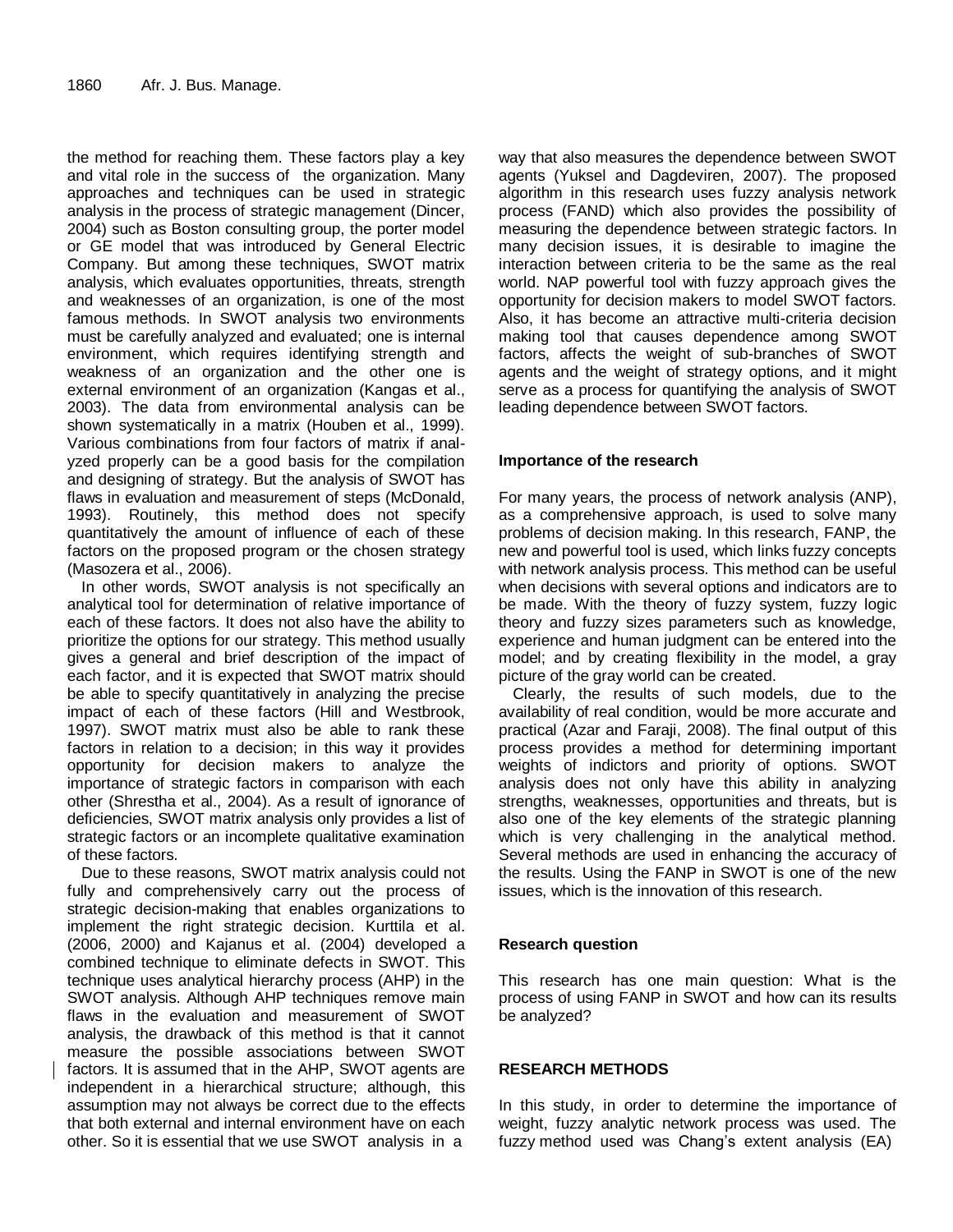method. So in the various steps, due to the extensiveness of information, on one hand, and the high volume of calculations, on the other hand, two computer programs are used based on network analysis process technique of expansion analysis method. EXEL software was used for the calculations relating to analytic network process by using expansion analysis method for determination of importance of weights, and for final results, MATLAB software was used.

The present research in terms of purpose is considered as an applied research. Applied research is a research whose findings could have scientific use. The subjective realm of the research is fuzzy analytic network process (FANP) and the local realm is Frab Company. The reason for the use of Analytic Network Process in the SWOT matrix is that it can eliminate the major flaws in the assessment and measurement of the SWOT matrix analysis steps, but the main drawback of this method is that it could not measure the possible dependence between SWOT factors. In the analytical hierarchy process, it is assumed that these factors are independent of each other in the hierarchical structure. Although the assumption is not always true in terms of effects on both internal and external environments, an organization can use internal strengths to take advantage of external opportunities; or by exploiting available opportunities in external environment it can improve internal weaknesses, or by using internal strength it can reduce the effects of threats in the environment or eliminate them. As it was said these factors are not independent of each other and in addition, a connection may exist between some of these factors. In the technique of analytical hierarchy process SWOT factors' weights are calculated with the assumptions that these factors are independent of each other; but it is possible that these factors are related to each other and in this situation these dependencies can affect SWOT factors' weights and this will ultimately change priorities of strategic options. So it is essential that we use a state of SWOT analysis which considers the possible associations between SWOT factors in decision (Yukse and Dagdeviren, 2007).

The proposed algorithm in this research uses fuzzy analytical network process (FANP) which makes it possible for us to measure dependence among SWOT factors. In many issues, the favorable decision is the one that links real world; we can imagine the inter-relationships among criteria. It became an attractive multi-criteria decision making tool because it is a powerful tool of network analysis process with fuzzy approach available modeling of SWOT factors for decision–makers. Dependence among SWOT factors affect both the weights of SWOT factors' branches and the weights of strategy options, and may also change the priority of the strategy options. In summary, this study shows the process for quantifying SWOT matrix analysis in a situation where there is dependence among SWOT factors.

# *Analytic Network process (ANP)*

Saaty (1996) presented a method for multi criteria called analytic network process. The aim of its presentation is to design a model through which complex issue of multi decision can be analyzed into smaller pieces and using reasonable value to analyze them into simpler components and then integrate these values to get a final decision.

The method of analysis network process (ANP) is the developed form of analytical hierarchy process (AHP) that has the capacity to model the correlations and feedbacks among effective factors and also calculates the effects of decision on internal components. Therefore, due to this feature, this technique is distinctive and superior to previous model (Saaty, 1996; Chung et al., 2006). Therefore, top- down hierarchical structure is not suitable for a complex system. A feedback system can be shown as a network.

Structural difference between a network and a hierarchy is shown in Figure 1. Elements in a cluster can affect the elements in other branches. A network can be organized as source, intermediate and sink clusters. Relationships within the network is shown with arcs, and arcs direction shows the dependence (Saaty, 1996; Chung et al., 2006) and interdependence between two clusters, called outer dependence and is displayed with a two-way arrow. Internal dependence among the elements of a cluster is shown by looped arcs (Chung et al., 2006; Sarkis, 2002).

Network analysis process consists of four main steps: making model and the issue of structure: at first, the issue should be clearly stated and analyzed into a logical system like a network (Figure 1).

#### **Pair wise comparisons matrices and priority vector**

In network analysis process like analytical hierarchy process, decision elements in each cluster are compared pair wise according to their importance in those criteria, and the clusters also are compared par wise with each other according to their effects on the goal. Decisionmakers are asked in terms of a series of pair wise comparisons. They were asked what effects two elements or two clusters have in comparison with each other on the above criteria.

Furthermore, if interdependence exists among elements of one part, we should specify the amount of effect of each element on the other elements by using a pair wise comparisons matrix and getting special vector of each element.

#### **Super matrix formation**

Super matrix is like Markov chain process. For obtaining global priorities in the mutual influence system, the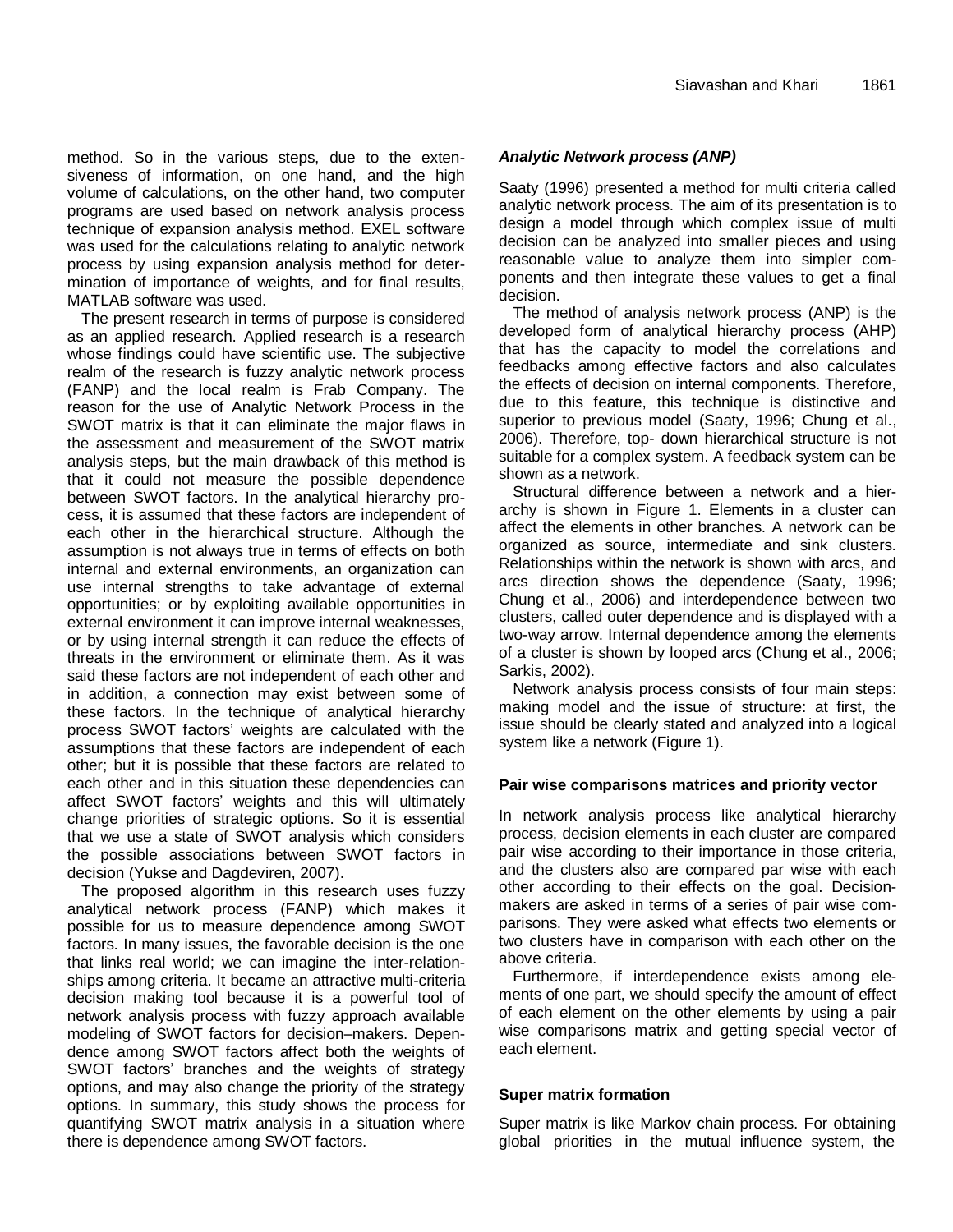

**Figure 1.** The structural differences between network and hierarchy (Sarkis, 2002; Chung et al., 2006).

relative priority vectors should be entered into the appropriate columns of matrix. As a result, a super matrix is, in fact, a segmented matrix that each matrix part shows a relationship between two clusters in a system. Suppose a decision system which has  $C_K$  parts and K= 1, 2, 3,.., n and each k cluster is shown through  $e_{k1}$ ,  $e_{k2}$ , ...  $e_{kmk}$ .

Priority vectors are obtained relatively in the second step; they were placed in sections and in the appropriate position in the super matrix according to the effect of direction from one cluster to another. A standard for super matrix is shown in the following (Saaty, 1996).



#### **Selecting the best position**

If the former super matrix in the third step covers all networks, option weights can be found in the normalized super matrix column. On the other hand, if a super matrix contains the connected parts, more calculations would be needed to achieve the overall priorities of options and finally the option which has the most weight is recognized as the best option.

#### **The proposed algorithm for SWOT matrix**

The hierarchical model and the presented network in this study are designed in a four- level analysis of SWOT matrix. Its structural difference can be seen in Figure 2. The purpose (selection of the best strategy) is placed in the first level, criteria (SWOT factor) in the second level, sub criteria (sub branches of SWOT factors) in the third level and in last level, alternative (strategy alternatives). Super matrix is a hierarchical SWOT matrix structure which is composed of four levels and is defined as follows:

| $W=$ | Purpose<br><b>SWOT</b> factors<br>Sub branches of SWOT factors<br>Alternatives |  |  |  |  |
|------|--------------------------------------------------------------------------------|--|--|--|--|
|------|--------------------------------------------------------------------------------|--|--|--|--|

In which:

W21: is a vector which shows effect of purpose on the criteria.

W32: is a matrix which shows effect of criteria on each of the sub criteria.

W43: is a matrix which shows effect of sub-criteria on any of the options.

I: is one unit matrix.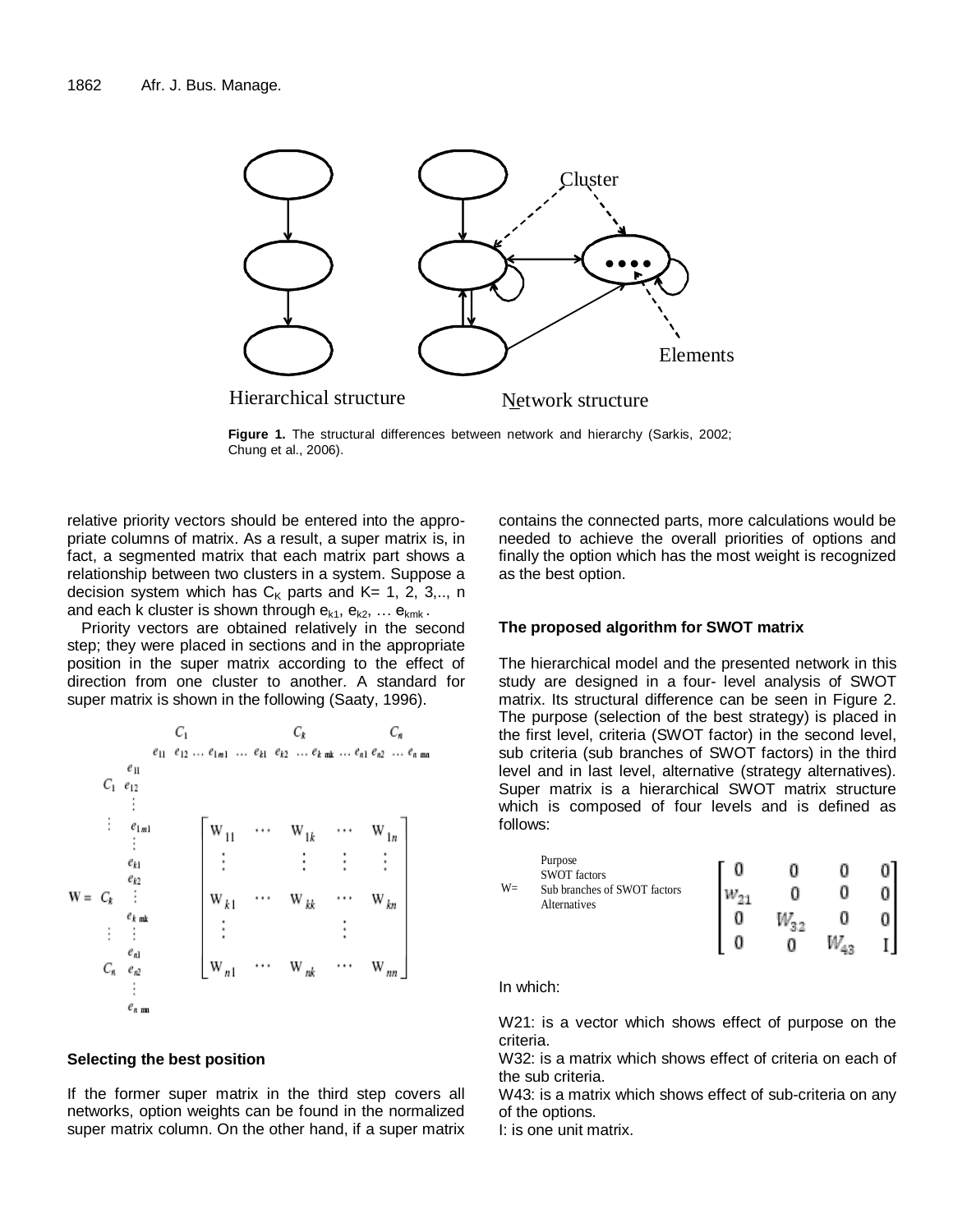

**Figure 2.** Structure difference of SWOT model between a hierarchy of A and a network of B.

Figure 2 shows a state of hierarchical structure with interdependence between clusters without any feedback. Here SWOT factor, sub branches of SWOT factors and strategies, respectively are put in the place of criteria, sub criteria and alternatives and there is an internal dependence among factors. Based on the design shown in Figure 2(B), the super matrix in this research which is used for SWOT is as follows:

|      | Purpose                      |  |  |
|------|------------------------------|--|--|
|      | <b>SWOT</b> factors          |  |  |
| $W=$ | Sub branches of SWOT factors |  |  |
|      | Alternatives                 |  |  |
|      |                              |  |  |

 $W_1$  is a vector which shows effect of purpose on the criteria

 $W_2$ : is a matrix which shows internal dependence among SWOT factors

 $W_{3:}$  is a matrix which shows effect of SWOT factors on each of the sub branches of SWOT factors.

W4: is a matrix which shows the effect of the sub branches of SWOT factors on any other options.

In this research for better understanding, matrix used to show calculation details of the main steps of the proposed framework can be summarized as follows:

**Step one:** Identifying the sub branches of SWOT factors (identification of strategic factors) and determination of strategic options with regard to the analysis of these factors.

**Step two:** Determining the importance of degree of SWOT factors with assumption that there is no dependence between SWOT factors  $(W_1)$  that is matrix calculation).

**Step three:** identifying interdependences between SWOT factors and based on these relationships for dependency the matrix of each of the SWOT factors with regard to other factors is formed  $(W_2, Y)$  that is matrix calculation).

**Step four:** Determining priority of SWOT factors, according to the dependency that exists between them (W SWOT factors =  $W1xW2$ ).

**Step five:** Determining relative important degree of sub branches of SWOT factors (W sub branches of SWOT factors, that is calculation).

**Step six:** Determining general important degree of sub branches of SWOT factors (W general sub-branches of SWOT factors= W factors x W relative sub branches of SWOT factors).

**Step seven:** Determining important degree of strategy options with regard to each sub branch of SWOT factor  $(W_4)$ .

**Step eight:** calculation of the final priority of strategy options, considering the internal relations among SWOT factors (W alternatives=  $W_4$  xW general sub branches).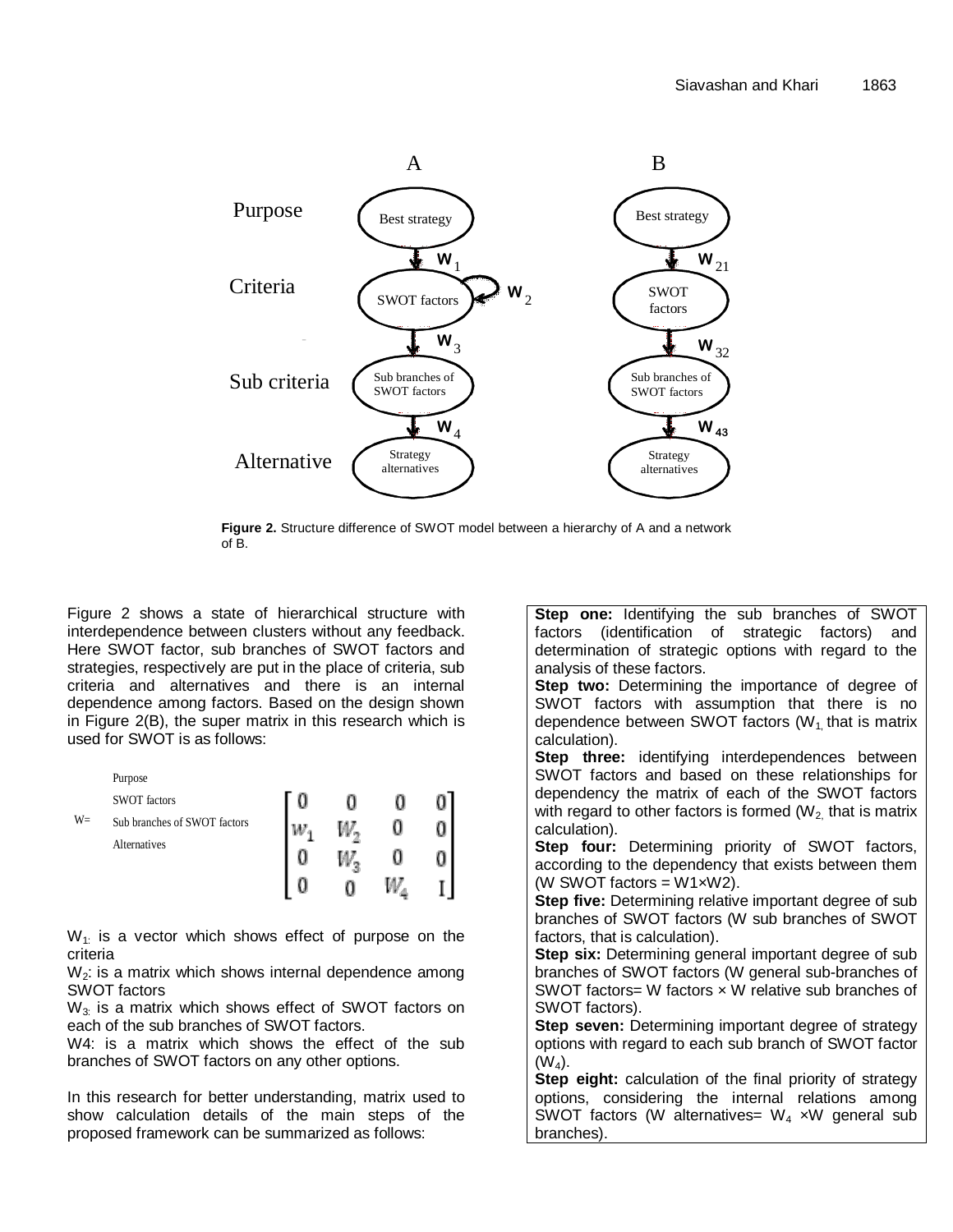The main inputs required in the technique of network analysis process for calculating W1, W2, W3, W4 pair wise comparison are existed elements in each cluster composed of a pair wise comparison matrix. Pair wise comparisons matrices and output evaluation are in the fuzzy analytical hierarchy process. In analytical hierarchy process, according to the traditional method, pair wise comparisons are done based on the relative scale. Although a discrete scale has advantages of easy understanding and use, but due to incompatibility with human mind's map, cannot lead us to the actual results.

This research is studied using theoretical concepts of fuzzy sets and triangular fuzzy numbers with analytic network process, improving the results and making them closer to reality as much as possible.

In this study, fuzzy analytical hierarchy process is used based on specific model of network structure and existence of internal relationship change in fuzzy analytic network process. As we go on, we study some relationships and the main operators using triangular fuzzy numbers and we also present a method for extent analysis.

#### **Group decision through change expansion analysis method**

As previously noted, to calculate W1, W2, W3, W4, pair wise comparisons with verbal data are required. The mentioned matrices can be calculated by using fuzzy analytical hierarchy process methodology. There are several types of fuzzy analytical hierarchy process methods but the calculation and level of complexity of some of these methods are based on the least logarithmic squares method. In this research, Chang Extent Analysis method is preferred because its stages are easier than other fuzzy analytical hierarchy processes.

Concepts and definition of fuzzy analytical hierarchy process based on the Chang Extent Analysis (EA) are as follows:

Consider two triangular fuzzy numbers  $M1 = (L_1, m_1, u_1)$ and M2=  $(L_2, m_2, u_2)$  (Figure 3)

M1+M2= (l<sub>1</sub>+l<sub>2</sub>+m<sub>1</sub>+m<sub>2</sub>,u<sub>1</sub>+u<sub>2</sub>)  
\nM1.M2= (l<sub>1</sub>l<sub>2</sub>, m<sub>1</sub>m<sub>2</sub>, u<sub>1</sub>u<sub>2</sub>)  
\nM<sup>-1</sup> = 
$$
(\frac{1}{u_1}, \frac{1}{m_1}, \frac{1}{l_1})
$$
  $M^{-2} = (\frac{1}{u_2}, \frac{1}{m_2}, \frac{1}{l_2})$ 

It should be noted that product of two triangular fuzzy numbers or reverse of a triangular fuzzy number is not a triangular fuzzy number any more, and this relationship tells only of approximation of the true product of two triangular fuzzy numbers and reverse of a triangular fuzzy number. In the extent analysis method for each row of pair wise comparisons matrix, the value which is a triangular fuzzy number is calculated as follows:

In which K represents row number and I and J respectively represent options and indexes.

In this method after the calculation of  $S_{k}$  you should get their largeness degree in relation with each other. In general, if M1 and M2 are two triangular fuzzy numbers, M1 largeness degree on M2 is defined as follows:

$$
\begin{array}{l} s_k=\sum\limits_{i=1}^{n} {{M_{kj}}} \times [\sum\limits_{i=1}^{n}\sum\limits_{j=1}^{n} {{M_{ij}}} ]^{-1} \\ \left\{ V(M1\ge M2)=1 \right. \qquad \ \ M1\ge M2 \\ \left\{ \begin{array}{l} V(M1\ge M2)=\text { Hgt } (M1\cap M2) \end{array} \right. \end{array}
$$

Otherwise, also if  $L_2 \geq U_1$ , put zero.

| In | $u1 - 12$ | this case.        | we | have: | Hgt $(M1 \cap M2)$ = |
|----|-----------|-------------------|----|-------|----------------------|
|    |           | $(u1+12)+(m2-m1)$ |    |       |                      |

In largeness amount of a triangular fuzzy number from k, another triangular fuzzy number is obtained from the following relationship:

$$
V(M_1 \ge M_2, \ldots, M_k) = V(M_1 \ge M_2)
$$
 and ...  $V(M_1 \ge M_k)$ .

Also, for the calculation of indices in pair wise comparisons matrix the following is performed:

$$
W'(\text{xi}) = \min \{ V(\text{Si} \ge \text{Sk}) \}
$$
  
k = 1, 2, ..., n, k \ne i

Thus, the weight vector of indicators will be as follows:

$$
W = [ W'(x_1), W'(x_2), ..., W'(x_n) ]^T
$$

This is the non-normalized coefficient vector of fuzzy hierarchy process (Azar and Faraji, 2008).

Since the used numbers in change extent analysis method are triangular fuzzy numbers, so we assumed that decision-makers set these words for weighting. You can see its fuzzy scale and diagram in Table 1 and Figure 4.

#### **Implementing decision algorithm**

### *First step: Specifying organization's strategic factors and determining strategy options with respect to these factors*

In this study, environmental analysis should be done at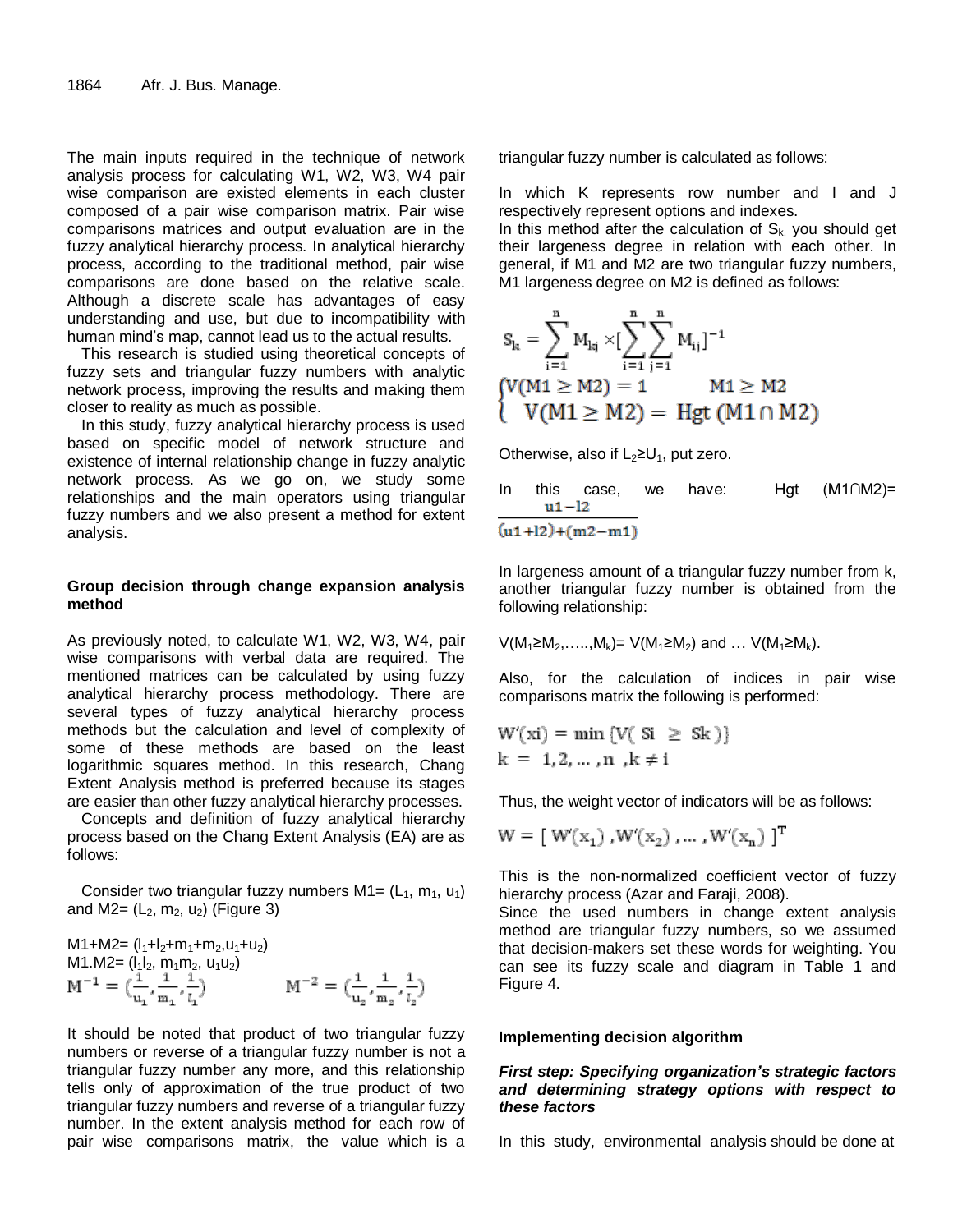

**Figure 3.** Display of two triangular fuzzy numbers.



**Figure 4.** Verbal scale for measuring the relative importance. Chung et al (2006) and Shrestha et al (2004).

first. Analysis of external and internal environment is the first stage of algorithm implementation. A team of managers from different parts of the organization who were familiar with operation and organization environment was formed to do environmental analysis. After identification of strategic factors (that is identification of strengths (S), weaknesses (W), Opportunities (O) and threats (T), we selected possible strategies through the analysis of these factors. The organization is faced with four strategy alternatives, which are as follows:

1. SO strategy: market development- the foreign goal market

2. WO strategy: professional reinforcing of manpower and infrastructure in the area of thermal power plants

3. ST strategies: developing and implementing of new technologies

4. WO strategies: cooperation and strategic partnership In this study, the aim of SWOT analysis is to prioritize strategy alternatives and select the best strategy for the organization (Table 2).

After the identification of the organization's strategic factors and strategy alternatives, we should convert the issue into a hierarchy, in the way that we are able to analyze it by analytic network process (ANP). This network structure is shown in Figure 5. The goal for selecting the best strategy is in the first level of analytic network process model, SWOT factors (strengths, weaknesses, opportunities, threats) are in the second level, sub branches of SWOT factors which include 6 factors for strengths, 5 factors for weakness, 6 factors for opportunities and 5 factors for threats are in the third level of the model, and according to SWOT matrix, four strategies are selected for the organizations that are in the last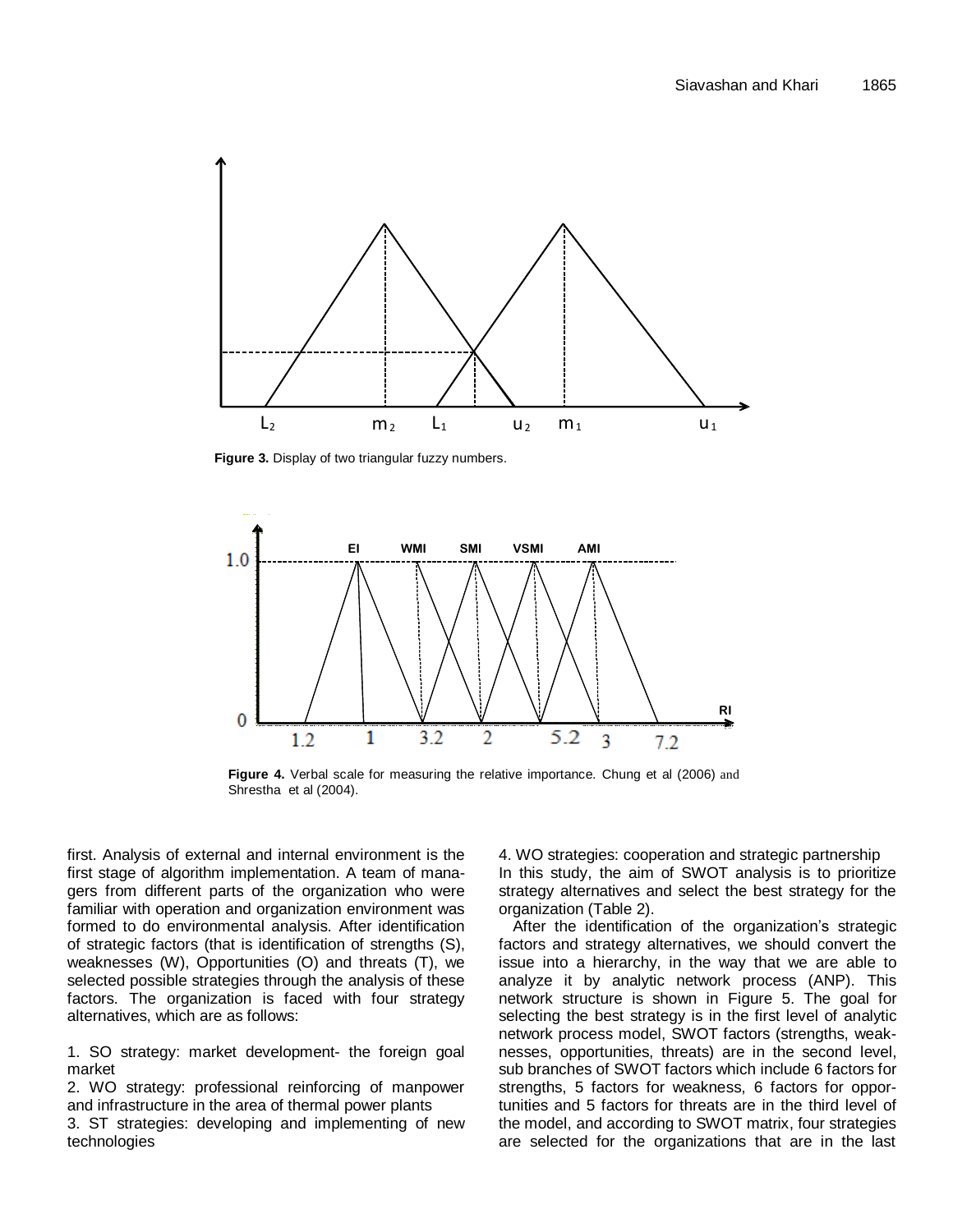

**Figure 5.** Analytic network process model for SWOT matrix.

level of the model (Figure 5).

#### *Second step: Determining important degree with assumption that no dependence exists among SWOT factors.*

At this stage, we assume that there is no dependence and interaction among SWOT factors (Strengths, weaknesses, opportunities and threats). We form pair wise comparisons matrix of SWOT factors with the goal of selecting the best strategy. The results of comparisons are shown in Table 3.

#### *Third step: Forming dependence matrix of each SWOT factor with regard to other factors:*

At this stage, the interdependence between SWOT factors (Strengths, weaknesses, opportunities, threats) is specified by analyzing the impact of each factor on other factors. After the analysis, these relationships were identified (Figure 6).

Based on the dependence that exists among SWOT factors, we formed pair wise comparisons matrix based on fuzzy numbers and extent analysis method (Tables 4, 5, 6 and 7).

W2 matrix is formed by the obtained vectors of each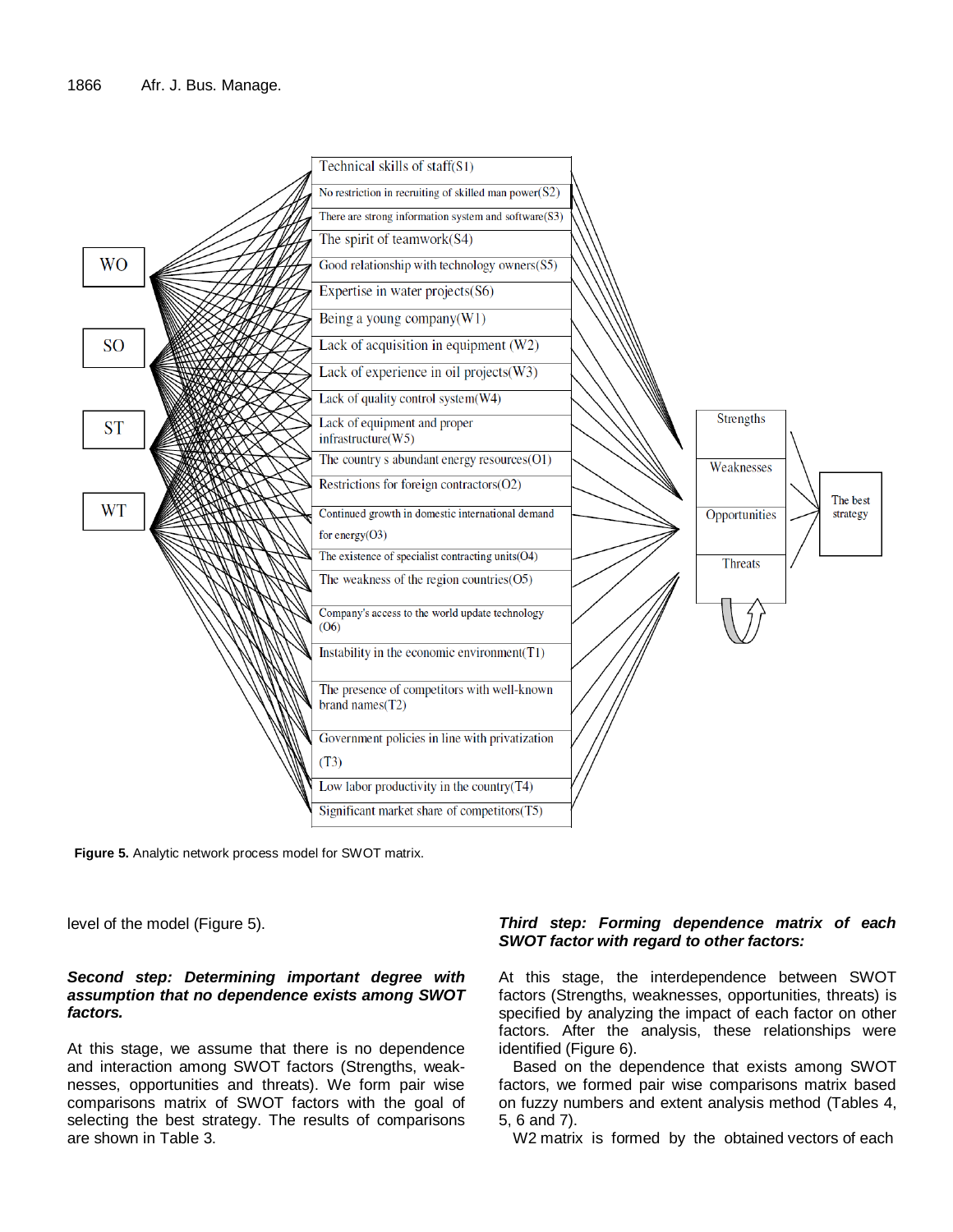

**Figure 6.** The inner dependence among SWOT factors.

**Table 1.** Verbal scale for assessing the relative importance.

| Verbal scale of relative importance | Triangular fuzzy scale | Triangular fuzzy scale in the other side |
|-------------------------------------|------------------------|------------------------------------------|
| Same                                | (1,1,1)                | (1,1,1)                                  |
| Equal importance                    | (1/2, 1, 3/2)          | (2/3, 1, 2)                              |
| Relatively more important           | (1,3/2,2)              | (1/2, 2/3, 1)                            |
| More important                      | (3/2, 2, 5/2)          | (2/5, 1/2, 2/3)                          |
| Very important                      | (2,5/2,3)              | (1/3, 2/5, 1/2)                          |
| Exactly very important              | (5/2,3,7/2)            | (2/7, 1/3, 2/5)                          |

table (WJ). This matrix shows relative important weights of SWOT factors where we recognize the interdependence between them which is displayed in the following matrices:

|  | $\begin{bmatrix} 1.000 & 0.881 & 0.759 & 1.000 \end{bmatrix}$                                        |  |  |
|--|------------------------------------------------------------------------------------------------------|--|--|
|  | $W_2 = \begin{bmatrix} 0.267 & 1.000 & 0.241 & 0.000 \\ 0.733 & 0.000 & 1.000 & 0.000 \end{bmatrix}$ |  |  |
|  |                                                                                                      |  |  |
|  | $[0.000 \t 0.119 \t 0.000 \t 1.000]$                                                                 |  |  |

### *Fourth step: Priority determination of SWOT factors considering the dependence among them*

| W <sub>SOWAT</sub> | $\begin{bmatrix} 1.000 & 0.881 & 0.795 & 1.000 \\ 0.276 & 1.000 & 0.245 & 0.000 \\ 0.733 & 0.000 & 1.000 & 0.000 \\ 0.000 & 0.119 & 0.000 & 1.000 \end{bmatrix} \times \begin{bmatrix} 0.382 \\ 0.108 \\ 0.401 \\ 0.109 \end{bmatrix} = \begin{bmatrix} 0.445 \\ 0.153 \\ 0.341 \\ 0.061 \end{bmatrix}$ |  |  |  |  |
|--------------------|---------------------------------------------------------------------------------------------------------------------------------------------------------------------------------------------------------------------------------------------------------------------------------------------------------|--|--|--|--|
| factors            |                                                                                                                                                                                                                                                                                                         |  |  |  |  |
| $W_2$              |                                                                                                                                                                                                                                                                                                         |  |  |  |  |
| $W_1 =$            |                                                                                                                                                                                                                                                                                                         |  |  |  |  |

At this step, we should calculate priority of SWOT factors according to the dependence that exists between these factors; this vector is obtained from the product of W2 matrix in W1 vector.

As we see, significant differences exist between the results obtained in the weights of SWOT factors in comparison with situation which ignores inner dependence among these factors; and the results have changed respectively: strengths, from 0.382 to 0.445; weaknesses, from 0.108 to 0.153; opportunities, from 0.401 to 0.341; and threats, from 0.109 to 0.061.

#### *Fifth step: Determination of the relative important degree of SWOT factors in sub branches*

At this stage, we should calculate the relative priority of sub branches of SWOT factors by using pair wise comparisons matrix (Tables 8, 9, 10 and11).

Priority vectors obtained from the analysis of pair wise comparison matrix are as follows:

| 0.163 <br> 0.128 <br>$W_{(weaknesses)} =   0.271  $<br>$W_{\text{(strength)}} =  0.189 $<br>0.177<br>Lo.152- |  | 0.1911 |  | ר0.298<br> 0.197 <br>10.090<br>Ln 144. |  |
|--------------------------------------------------------------------------------------------------------------|--|--------|--|----------------------------------------|--|
|--------------------------------------------------------------------------------------------------------------|--|--------|--|----------------------------------------|--|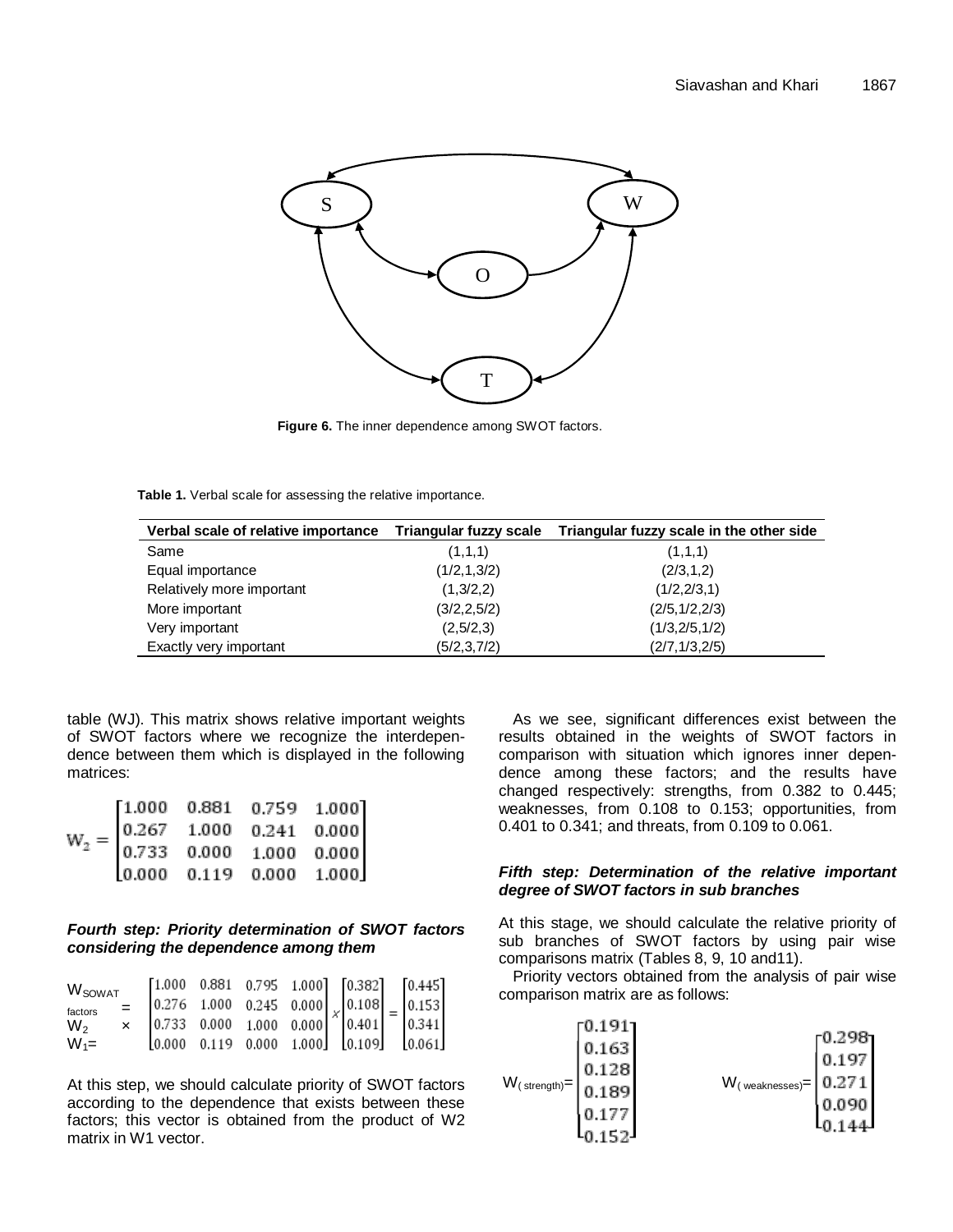**Table 2.** SWOT matrix.

| Internal factor<br><b>External factor</b>                                                                                                                                                                                                                                                                                                                   | Strength (S)<br>-staff professional skills (s1)<br>-no restriction in recruiting of skilled manpower(S2)<br>-there are strong information system and software (S3)<br>-the spirit of team work(S4)<br>- good relationships with technology owners (S5) | Weaknesses (W)<br>-Being a young company (W1)<br>-lack of acquisition of equipment and certain<br>machinery(W2)<br>-lack of experience in oil projects (W3)<br>-lack of quality control system (W4) |
|-------------------------------------------------------------------------------------------------------------------------------------------------------------------------------------------------------------------------------------------------------------------------------------------------------------------------------------------------------------|--------------------------------------------------------------------------------------------------------------------------------------------------------------------------------------------------------------------------------------------------------|-----------------------------------------------------------------------------------------------------------------------------------------------------------------------------------------------------|
|                                                                                                                                                                                                                                                                                                                                                             | -Expertise in water project (S6)                                                                                                                                                                                                                       | -lack of equipment and proper infrastructure(W5)                                                                                                                                                    |
| <b>Opportunities (O)</b><br>-the country's abundant energy resources (O1)<br>-restrictions for foreign contractors (O2)<br>-continued growth in domestic international demand for energy (03)<br>-the existence of specialist contracting units (O4)<br>- the weakness of the region countries(O5)<br>-company's access to the world update technology (O6) | SO strategy<br>-market development-the foreign goal market                                                                                                                                                                                             | <b>WO strategy</b><br>-professional reinforcing of manpower and<br>infrastructure in the area of thermal power plants                                                                               |
| Threat (T)<br>- instability in the economic environment (T1)<br>-the presence of competitors with well-known brand names (T2)<br>-government policies in line with privatization (T3)<br>-low labor productivity in the country $(T4)$<br>-significant market share of competitors(T5)                                                                      | <b>ST strategy</b><br>-development and implementing of new technology                                                                                                                                                                                  | <b>WT strategy</b><br>-cooperation and strategic partnership                                                                                                                                        |

|  |  | <b>Table 3.</b> Pair wise comparisons matrix of SWOT factors with no dependence of SWOT factors. |
|--|--|--------------------------------------------------------------------------------------------------|
|--|--|--------------------------------------------------------------------------------------------------|

| W,                            |                                         | O                  | W                  | s                  | <b>SWOT factors</b> |
|-------------------------------|-----------------------------------------|--------------------|--------------------|--------------------|---------------------|
| 0.382                         | (1, 1.42, 1.88)                         | (0.73, 0.96, 1.29) | (1.88, 2.38, 2.88) | (1,1,1)            | Strength (S)        |
| 0.108                         | (0.75, 1.17, 1.63)                      | (0.43, 0.54, 0.75) | (1,1,1)            | (0.35, 0.42, 0.53) | Weakness (W)        |
| 0.401                         | (1.63, 2.13, 3.26)                      | (1,1,1)            | (1.33, 1.85, 2.35) | (0.77, 1.04, 0.38) | Opportunities (O)   |
| 0.109                         | (1,1,1)                                 | (0.38, 0.47, 0.62) | (0.62, 0.86, 1.33) | (0.53, 0.71, 1)    | Threat (T)          |
| S<br>W<br>W.<br>=<br>O<br>L T | [0.382]<br>0.108<br>-<br>0.401<br>0.109 |                    |                    |                    |                     |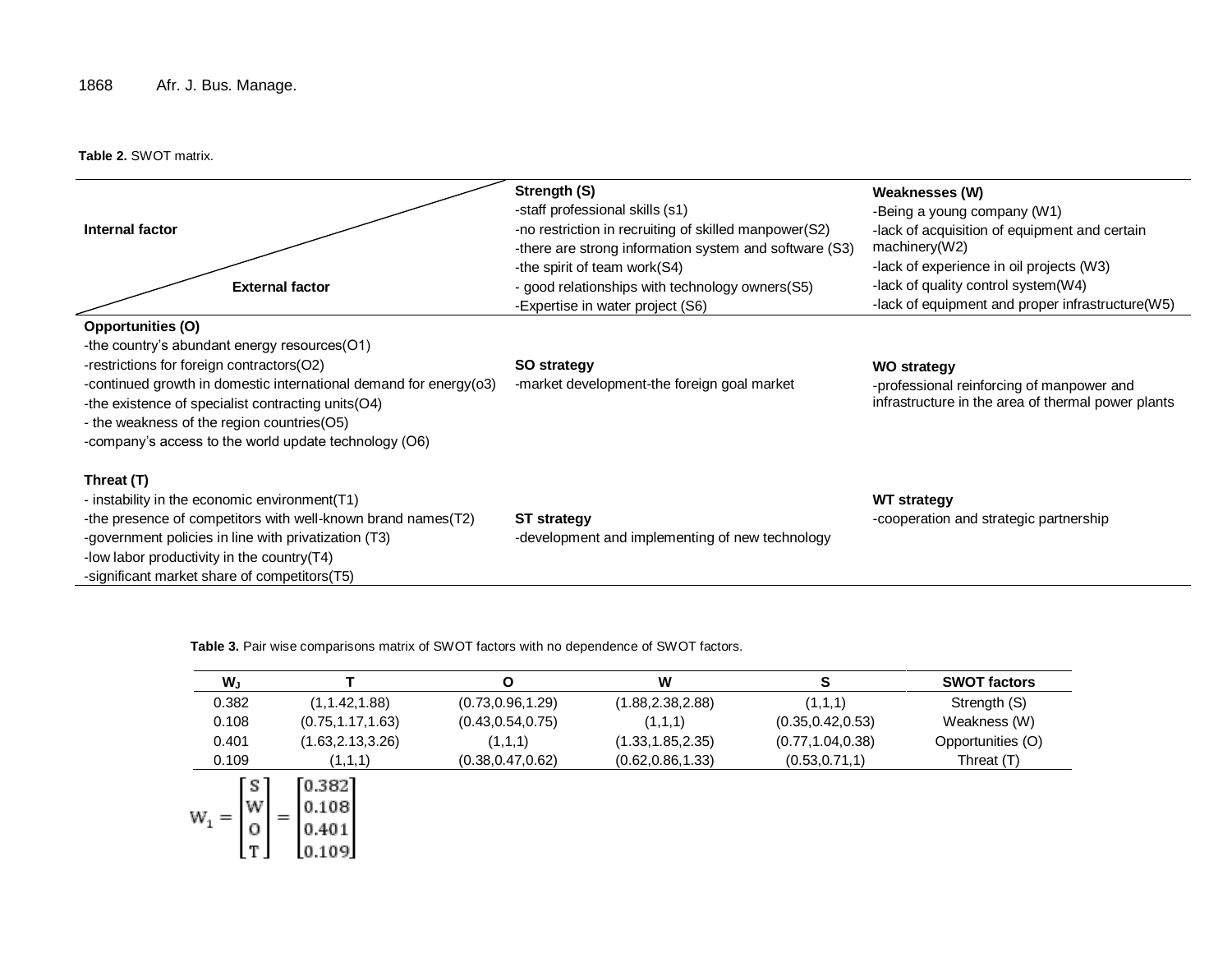| W,    |                    |                    | W                  | <b>Strengths</b> |
|-------|--------------------|--------------------|--------------------|------------------|
| 0.267 | (1.25, 1.67, 2.13) | (0.41, 0.52, 0.71) | (1,1,1)            | Weakness (W)     |
| 0.733 | (1.75, 2.25, 2.75) | (1,1,1)            | (1.41, 1.94, 2.45) | Opportunity(O)   |
|       | 1, 1, 1)           | (0.36, 0.44, 0.57) | (0.47, 0.6, 0.8)   | Threats (T)      |

**Table 4.** The inner dependence matrix of SWOT factors with regard to the strengths.

**Table 5.** The inner dependence matrix of SWOT factors with regard to the weaknesses.

| W.    |                 |                    | Weakness      |
|-------|-----------------|--------------------|---------------|
| 0.881 | (1.21, 1.60, 2) | (1,1,1)            | Strengths (S) |
| 0.119 | (1.1.1)         | (0.50, 0.63, 0.83) | Threats (T)   |

$$
W_{\text{(oppotunity)}} = \begin{bmatrix} 0.245 \\ 0.167 \\ 0.216 \\ 0.158 \\ 0.085 \\ 0.128 \end{bmatrix} W_{\text{(threads)}} = \begin{bmatrix} 0.431 \\ 0.269 \\ 0.196 \\ 0.026 \\ 0.078 \end{bmatrix}
$$

#### *Sixth step: Determination of the general important degree of SWOT factors in sub branches*

The following results were obtained:

W general sub branches of SWOT factors = W factors ×W Relative sub branches of SWOT factors (Table 12).

# *Seventh step: Determining important degree of strategy options with respect to each of the sub branches of SWOT factors*

At this stage, we should calculate important degree of strategy options with respect to each of the subbranches of SWOT factors. Due to the calculations volume, to illustrate how to do this stage we only calculate the first and last tables and put their resultant vectors respectively in the first and last columns of W4 matrix (Tables 13 and14).

These tables should be conducted for all of the strategic factors and W4 matrix is obtained by putting the resultant vectors from each table in the appropriate column:

|       |  |  |  |  |  |  |  |  |  |  | $[0.345 \quad 0.335 \quad 0.361 \quad 0.372 \quad 0.439 \quad 0.446 \quad 0.205 \quad 0.177 \quad 0.078 \quad 0.205 \quad 0.108 \quad 0.111 \quad 0.078 \quad 0.236 \quad 0.306 \quad 0.388 \quad 0.351 \quad 0.264 \quad 0.115 \quad 0.206 \quad 0.077 \quad 0.351]$ |
|-------|--|--|--|--|--|--|--|--|--|--|-----------------------------------------------------------------------------------------------------------------------------------------------------------------------------------------------------------------------------------------------------------------------|
|       |  |  |  |  |  |  |  |  |  |  | $\begin{bmatrix} 0.301 & 0.286 & 0.225 & 0.266 & 0.297 & 0.281 & 0.334 & 0.333 & 0.487 & 0.357 & 0.395 & 0.375 & 0.444 & 0.324 & 0.226 & 0.327 & 0.294 & 0.241 & 0.343 & 0.346 & 0.524 & 0.260 \end{bmatrix}$                                                         |
| $W4=$ |  |  |  |  |  |  |  |  |  |  | $\begin{bmatrix} 0.211 & 0.222 & 0.199 & 0.226 & 0.207 & 0.251 & 0.267 & 0.316 & 0.302 & 0.293 & 0.341 & 0.339 & 0.408 & 0.387 & 0.310 & 0.252 & 0.303 & 0.254 & 0.338 & 0.302 & 0.316 \end{bmatrix}$                                                                 |
|       |  |  |  |  |  |  |  |  |  |  | $\begin{bmatrix} 0.134 & 0.157 & 0.215 & 0.136 & 0.057 & 0.022 & 0.184 & 0.174 & 0.133 & 0.145 & 0.156 & 0.175 & 0.070 & 0.053 & 0.158 & 0.033 & 0.052 & 0.241 & 0.204 & 0.146 & 0.073 \end{bmatrix}$                                                                 |

#### *Eighth step: Determining the final priority of strategy alternatives*

At the end, we calculate the final priority of strategy options with regard to the relationship that existed among SWOT factors, through the following way:



Analyzing the results of fuzzy analytic network process

(FANP) shows that WO strategy with final weight of 0.317 is chosen as the best strategy. Priority of strategy alternatives with regard to the method of fuzzy analytic network process is as follows in the order of priority:

1) Professional reinforcing of man power and infrastructure in the area of thermal power plants (WO) with a final weight of 0.317.

2) Market development- the foreign goal market (SO) with a final weight of 0.282.

3) Development and implementation of new technologies (ST) with a final weight of 0.278.

4) Cooperation and strategic partnership (WT) with a final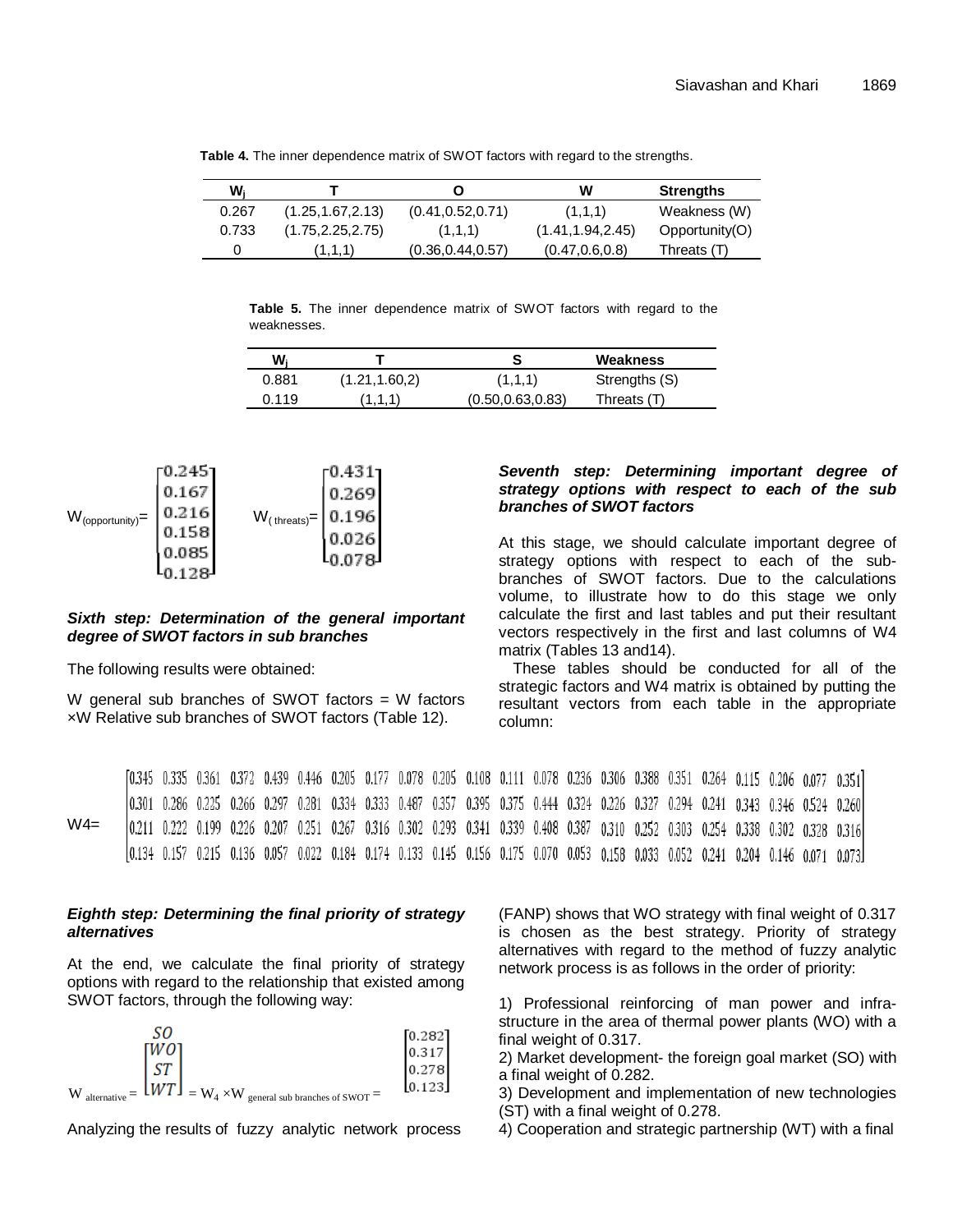**Table 6.** The inner dependence matrix of SWOT factors with regard to the opportunities.

| W,    | w                |                    | <b>Opportunity</b> |
|-------|------------------|--------------------|--------------------|
| 0.759 | (1.1, 1.5, 1.92) | (1,1,1)            | Strengths (S)      |
| 0.241 | (1,1,1)          | (0.52, 0.67, 0.91) | Weakness (W)       |

**Table 7.** The inner dependence matrix of SWOT factors with regard to the threats.

| w, | w                 |                    | Threats       |
|----|-------------------|--------------------|---------------|
|    | (1.32, 1.71, 2.1) | (1,1,1)            | Strengths (S) |
|    | (1.1.1)           | (0.48, 0.59, 0.76) | Weakness (W)  |

weight of 0.123.

#### *Comparing the results of fuzzy analytical hierarchy process with fuzzy analytic network process*

This case was also solved with a hierarchical structure (assuming there is no dependence between SWOT factors). In pair wise comparisons matrix, determining the final priority of strategy options in the method of fuzzy analytic network process is like that of pair wise comparisons matrix used in the fuzzy analytic network process, and the results are as follows:

|                                      | SO |  | 0.2741 |  |
|--------------------------------------|----|--|--------|--|
|                                      |    |  | 0.316] |  |
| W<br>alternative (FAHP) <sup>=</sup> |    |  | .2861  |  |
|                                      |    |  | -1241  |  |

In the analysis of fuzzy analytic network process, WO strategy with a final weight of 0.316 is selected as the best strategy. Also, the priority of strategy options in the order is WO, ST, SO, WT. The analysis results of fuzzy analytical hierarchy process and fuzzy analytic network process have been compared in Table 15. As you see, when we analyze the dependence among SWOT factors, this dependence impacts the weights and priority of strategies compared to the state that assumed these factors are independent of each other.

# **DISCUSSION AND CONCLUSION**

In this study, fuzzy analytic network process technique was selected as an analysis tool according to its capabilities. Analytic network process in decision making considers some angles of the issue which does not exist in fuzzy analytical hierarchy process. Internal dependence is of the most important strategic planning issues. With this technique, we could identify and measure the dependence between SWOT factors and also specify quantitatively each of these factors' impact on the strategy alternatives. SWOT factors and strategy options changed to a model of fuzzy analytic network process. As we observed, SWOT matrix network model is designed in four levels: the purpose (the best strategy selection), SWOT factors, sub branches of SWOT factors and the strategy options. Also, to illustrate the impact of dependence among SWOT factors on both the weights of SWOT factors, sub branches and priority of strategy options, we used the method of fuzzy analytical hierarchy process in the SWOT analysis in order to compare the results of these two approaches. In both methods of fuzzy analytical hierarchy process and fuzzy analytic network process we used the same pair wise comparisons matrices; however, different results were obtained. As observed both weights and strategies rank was different from each other in fuzzy analytical hierarchy process and fuzzy analytic network process. These differences are predictable because analytical hierarchy process does not consider the dependence among SWOT factors in the analysis and sole problem with the assumption that these factors are independent of each other. While in the method of analytic network process the dependence among SWOT factors is taken into consideration and with respect to this dependence, this issue can be analyzed. For this reason, fuzzy analytic network process can be a better modeling for real world problems compared to hierarchical approach. Other organizations and companies that want to use this method in their strategic planning process should pay attention to this point that dependence among SWOT factors and its sub branches is largely related to types of organizations and their activities. In this study, we only analyzed dependence among SWOT factors, but it is possible that for other organizations dependence among sub-branches of SWOT factors is more important than dependence among SWOT factors. In general, it can be concluded in cases where there is internal interaction or dependence among SWOT factors (strengths, weaknesses, opportunities, threats) or among its sub branches, the method of analytic network process must be used to prioritize strategic options, for using these approaches and techniques enables organizations to take correct strategic decision. Also in cases where there is no dependence among SWOT factors or among its sub branches or can be ignored, analytical hierarchy process technique can be used.

In the SWOT analysis, strategic options are selected based on the strengths, weakness, opportunities and threats that organizations are facing. These factors are identified through analysis of external and internal environment of organizations. However, SWOT analysis alone is not able to quantify weights and effects of each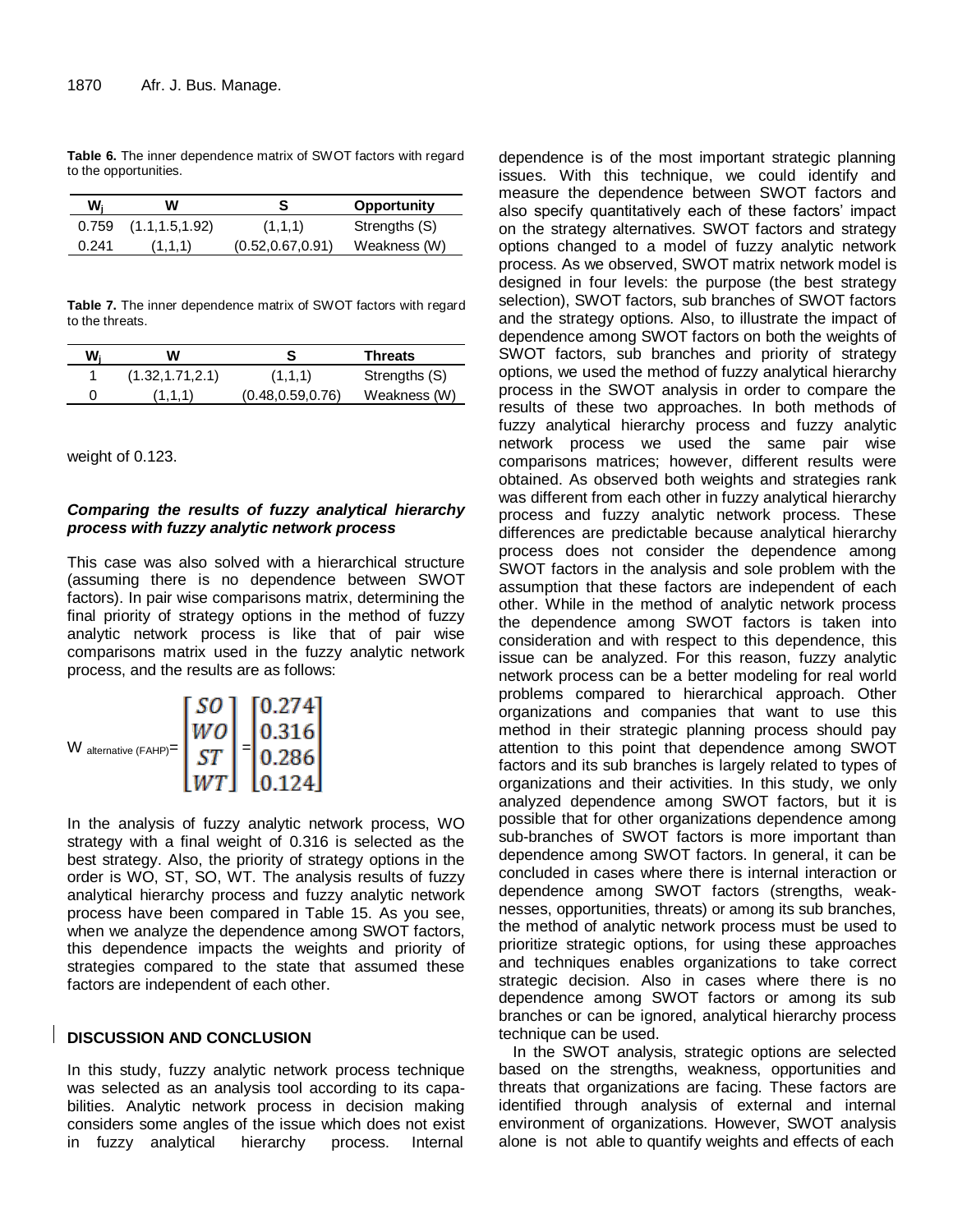**Table 8.** Relative importance degree of the strengths.

| Strengths (S)                                        | S1                 | S2                 | S3                 | S4                 | S5                 | S6                 | W     |
|------------------------------------------------------|--------------------|--------------------|--------------------|--------------------|--------------------|--------------------|-------|
| Technical skills of the staff(S1)                    | (1,1,1)            | (1.2, 1.7, 2.2)    | (1, 1.43, 1.9)     | (0.43, 0.68, 0.97) | (0.68, 0.97, 1.33) | (0.8, 1.3, 1.8)    | 0.191 |
| No restriction in recruiting of skilled manpower(S2) | (0.45, 0.59, 0.83) | (1,1,1)            | (1.08, 1.5, 1.93)  | (0.46, 0.67, 0.97) | (0.78, 1.13, 1.53) | (0.86, 1.13, 1.47) | 0.163 |
| There are strong information system and software(S3) | (0.53, 0.70, 1)    | (0.52, 0.67, 0.93) | (1,1,1)            | (0.73, 0.91, 1.17) | (0.46, 0.83, 1.1)  | (0.46, 0.83, 1.1)  | 0.128 |
| The spirit of team work(S4)                          | (1.03, 1.47, 2.34) | (1.03, 1.5, 2.17)  | (0.86, 1.09, 1.38) | (1,1,1)            | (0.65, 0.98, 1.33) | (0.66, 1, 1.37)    | 0.189 |
| Good relationships with the technology owners(S5)    | (0.75, 1.03, 1.47) | (0.65, 0.88, 1.28) | (0.91, 1.20, 1.56) | (0.75, 1.02, 1.55) | (1,1,1)            | (0.9, 1.4, 1.9)    | 0.177 |
| Expertise in water projects(S6)                      | (0.56, 0.77, 1.25) | (0.67, 0.88, 1.16) | (0.91, 1.2, 1.56)  | (0.73, 1, 1.52)    | (0.53, 0.71, 1.11) | (1,1,1)            | 1.52  |

**Table 9.** Relative importance degree of the weaknesses.

| Weaknesses(W)                                              | W <sub>1</sub>     | W2                 | W <sub>3</sub>     | W4                 | W <sub>5</sub>     | $W_i$  |
|------------------------------------------------------------|--------------------|--------------------|--------------------|--------------------|--------------------|--------|
| Being a young company (W1)                                 | (1,1,1)            | (1.05, 1.31, 1.63) | (0.75, 1.08, 1.43) | (1.5, 2.2.5)       | (1.38, 1.8, 2.23)  | 0.298  |
| Lack of a question in equipment and certain machinery (W2) | (0.61, 0.76, 0.96) | (1,1,1)            | (0.64, 0.9, 1.21)  | (1, 1.43, 1.9)     | (0.68, 1.1, 1.53)  | 0.197  |
| Lack of experience in oil projects (W3)                    | (0.7, 0.93, 1.34)  | (0.82, 1.11, 1.57) | (1,1,1)            | (1.1, 1.6, 2.1)    | (1.5, 1.93, 2.4)   | 0.271  |
| Lack of quality control system (W4)                        | (0.4, 0.5, 0.67)   | (0.53, 0.7, 1)     | (0.48, 0.63, 0.91) | (1,1,1)            | (0.55, 0.81, 1.13) | 0.09   |
| Lack of equipment and proper infrastructure (W5)           | (0.45, 0.56, 0.72) | (0.65, 0.91, 1.47) | (0.42, 0.52, 0.67) | (0.88, 1.23, 1.83) | (1,1,1)            | 0.1444 |

**Table 10.** Relative importance degree of the opportunities.

| <b>Opportunities</b>                                                       | O1                 | 02                 | <b>O3</b>          | O <sub>4</sub>     | O <sub>5</sub>     | O <sub>6</sub>     | W     |
|----------------------------------------------------------------------------|--------------------|--------------------|--------------------|--------------------|--------------------|--------------------|-------|
| The country s abundant energy resources and<br>reserves(O1)                | (1,1,1)            | (1.38, 1.73, 2.13) | (1.2, 1.63, 2.1)   | (1.1, 1.6, 2.1)    | (1.2, 1.7, 2.2)    | (0.78, 1.2, 1.63)  | 0.245 |
| Restrictions for foreign contractors (O2)                                  | (0.47, 0.58, 0.72) | (1,1,1)            | (0.47, 0.57, 1.1)  | (0.86, 1.13, 1.47) | (1.2, 1.63, 2.1)   | (0.87, 1.28, 1.7)  | 0.167 |
| Continued growth in domestic and international demand<br>for energy $(O3)$ | (0.48, 0.61, 0.83) | (0.91, 1.34, 2.14) | (1,1,1)            | (1.1, 1.6, 2.1)    | (1.3, 1.8, 2.3)    | (1, 1.43, 1.9)     | 0.216 |
| The existence of specialist contracting unit(O4)                           | (0.48, 0.63, 0.91) | (0.68, 0.88, 1.16) | (0.48, 0.63, 0.91) | (1,1,1)            | (1.4, 1.9, 2.4)    | (0.6, 1.03, 1.5)   | 0.158 |
| The weakness of the region countries (O5)                                  | (0.45, 0.59, 0.83) | (0.48, 0.61, 0.83) | (0.43, 0.56, 0.77) | (0.42, 0.53, 0.71) | (1,1,1)            | (0.96, 1.23, 1.58) | 0.085 |
| Company s access to the world update technology (O6)                       | (0.61, 0.83, 1.28) | (0.59, 0.78, 1.15) | (0.53, 0.7, 1)     | (0.67, 0.97, 1.67) | (0.63, 0.81, 1.04) | (1,1,1)            | 0.129 |

strategic factor on strategy options. Some studies have used this measure; however, few studies have been able to identify and evaluate the

influence of relationship and internal dependence of factors using SWOT analysis. In general, we could not assume that the SWOT factors

(strengths, weakness, opportunities and threats) are independent of each other. In real world, we can observe the effects that these factors have on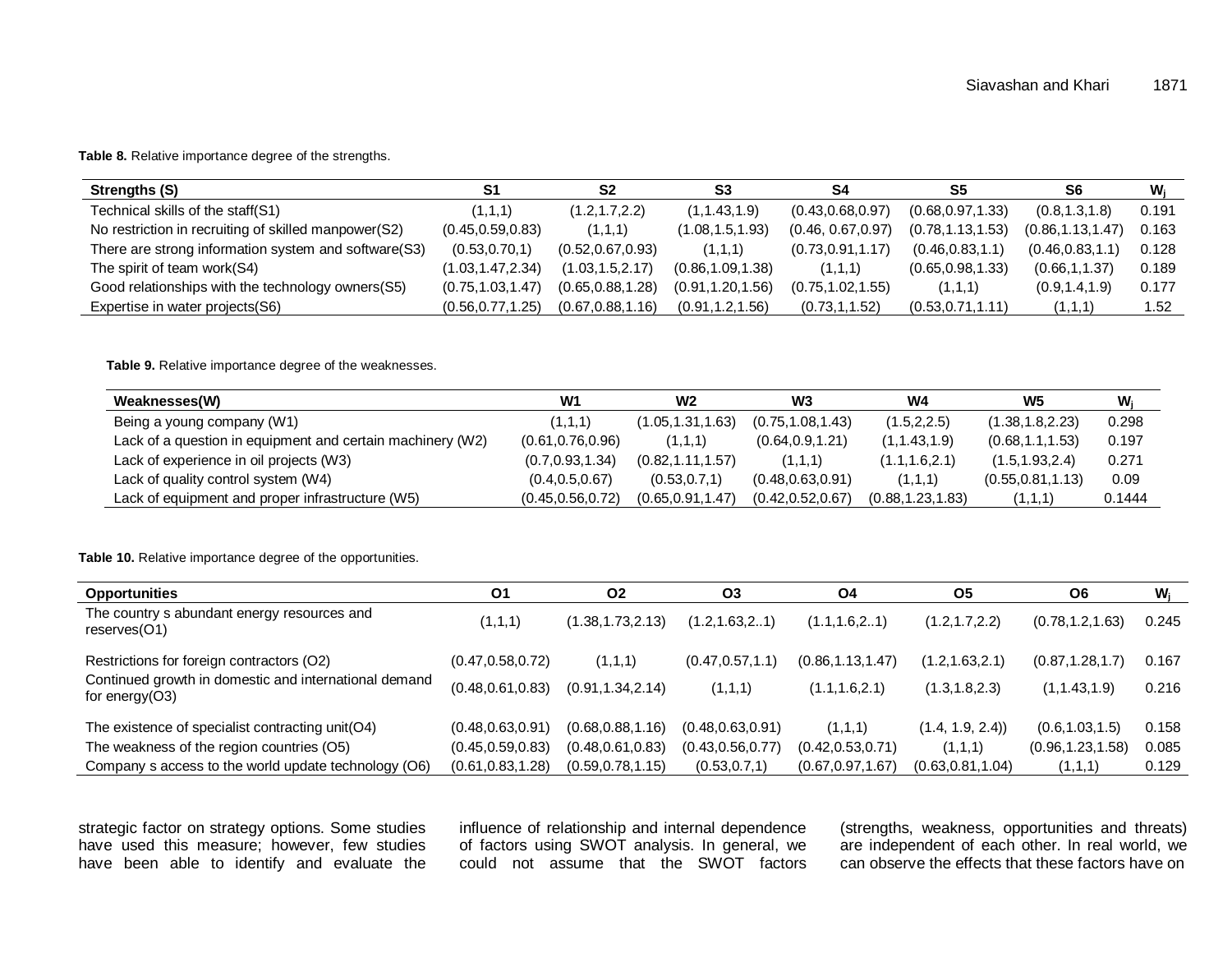**Table 11.** Relative importance degree of the threats.

| <b>Threats</b>                                               |                    | Т2                 | Τ3                | Τ4                | T5                 | W,    |
|--------------------------------------------------------------|--------------------|--------------------|-------------------|-------------------|--------------------|-------|
| Instability in the economic environment (T1)                 | (1,1,1)            | (1.6, 2.1, 2.6)    | (1.3, 1.8, 2.3)   | (1.6, 2.03, 2.5)  | (1.3, 1.8, 2.3)    | 0.431 |
| The presence of competitors with well-known brand names (T2) | (0.38, 0.48, 0.63) | (1,1,1)            | (1.37, 1.78, 2.2) | (1.27, 1.68, 2.1) | (0.88, 1.3, 1.73)  | 0.269 |
| government policies in line with privatization (T3)          | (0.43, 0.56, 0.77) | (0.45, 0.56, 0.73) | (1,1,1)           | (1.3, 1.67, 2.1)  | (1.2, 1.57, 2)     | 0.196 |
| Low labor productivity in the country (T4)                   | (0.4.0.49.0.63)    | (0.48, 0.6, 0.79)  | (0.48, 0.6, 0.77) | (1,1,1)           | (0.68, 1.03, 1.43) | 0.026 |
| Significant market share of competitors (T5)                 | (0.43, 0.56, 0.77) | (0.58, 0.77, 1.14) | (0.5, 0.64, 0.83) | (0.7, 0.97, 1.47) | (1,1,1)            | 0.078 |

# **Table 12.** General priority of SWOT factors sub branches.

| <b>SWOT factor</b> | <b>Factors</b><br>weights | <b>SWOT sub factors</b>                                                 | Sub factors<br>weight | <b>Weights of sub</b><br>factors | <b>General priority</b><br>of sub factors |
|--------------------|---------------------------|-------------------------------------------------------------------------|-----------------------|----------------------------------|-------------------------------------------|
|                    |                           | Technical skills of the staff(S1)                                       | 0.191                 | 0.085                            |                                           |
|                    |                           | No restriction in recruiting of skilled manpower(S2)                    | 0.163                 | 0.072                            | 6                                         |
| Strengths(S)       | 0.445                     | There are strong information systems and<br>software(S3)                | 0.128                 | 0.057                            | 8                                         |
|                    |                           | The spirit of team work (S4)                                            | 0.189                 | 0.084                            | $\overline{2}$                            |
|                    |                           | Good relationships with the technology owners(S5)                       | 0.177                 | 0.079                            | 4                                         |
|                    |                           | Expertise in water projects(S6)                                         | 0.152                 | 0.068                            | 7                                         |
|                    |                           | Being a young company (W1)                                              | 0.298                 | 0.046                            | 10                                        |
|                    | 0.152                     | Lack of a question in equipment and certain<br>machinery (W2)           | 0.197                 | 0.030                            | 13                                        |
| Weaknesses (W)     |                           | Lack of experience in oil projects (W3)                                 | 0.271                 | 0.042                            | $12 \overline{ }$                         |
|                    |                           | Lack of quality control system (W4)                                     | 0.090                 | 0.014                            | 18                                        |
|                    |                           | Lack of equipment and proper infrastructure (W5)                        | 0.144                 | 0.022                            | 16                                        |
|                    |                           | The country's abundant energy resources and<br>reserves(O1)             | 0.245                 | 0.083                            | 3                                         |
|                    |                           | Restrictions for foreign contractors (O2)                               | 0.167                 | 0.057                            | 8                                         |
| Opportunities (O)  | 0.342                     | Continued growth in domestic and international<br>demand for energy(O3) | 0.216                 | 0.074                            | 5                                         |
|                    |                           | The existence of specialist contracting unit(O4)                        | 0.158                 | 0.054                            | 9                                         |
|                    |                           | The weakness of the region countries (O5)                               | 0.085                 | 0.029                            | 14                                        |
|                    |                           | Company s access to the world update technology<br>(O6)                 | 0.128                 | 0.044                            | 11                                        |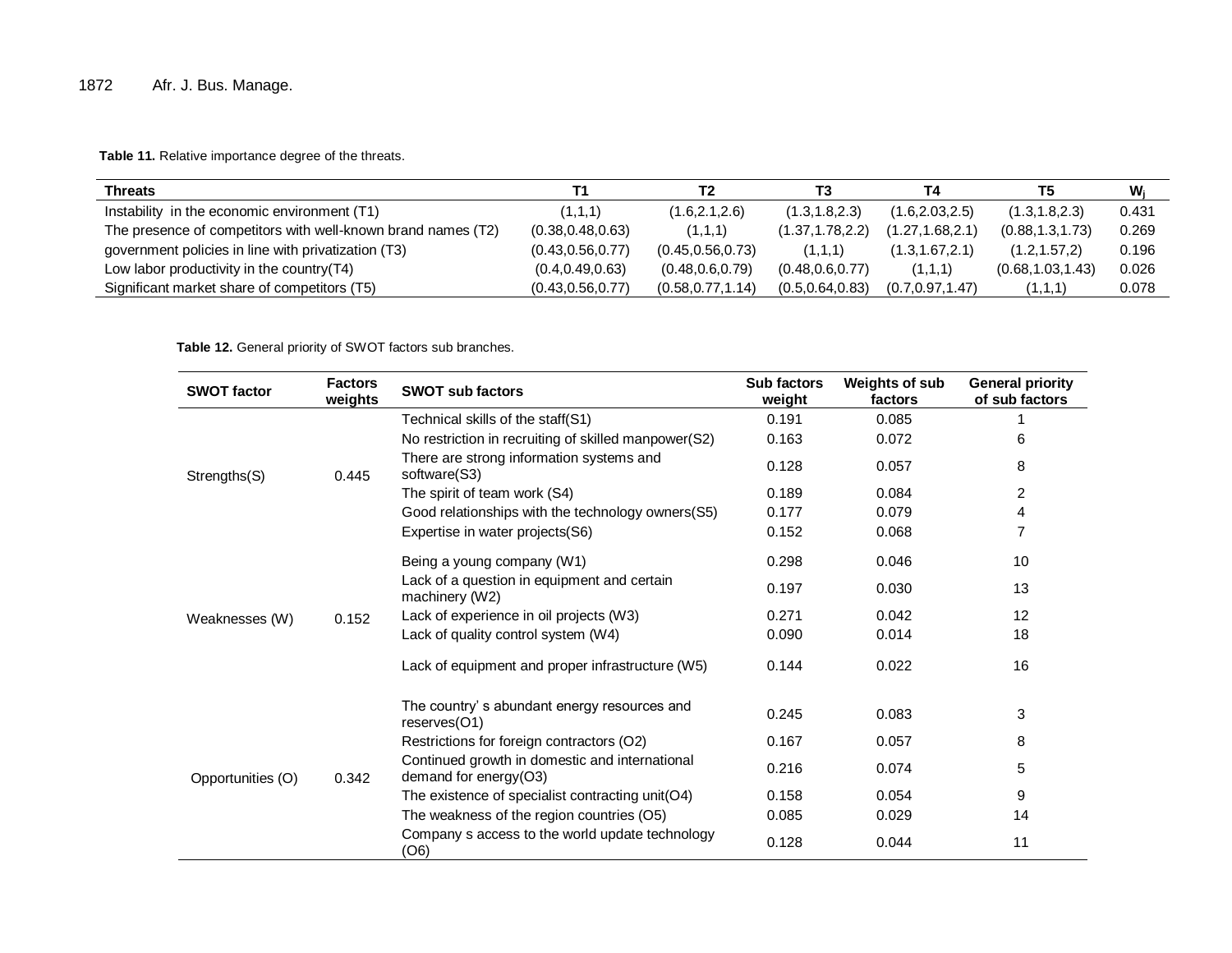#### **Table 12.** Contd.

|         |       | Instability in the economic environment (T1)                    | 0.431 | 0.026 | 15 |
|---------|-------|-----------------------------------------------------------------|-------|-------|----|
| Threats |       | The presence of competitors with well-known brand<br>names (T2) | 0.269 | 0.016 |    |
|         | 0.061 | government policies in line with privatization (T3)             | 0.196 | 0.012 | 19 |
|         |       | Low labor productivity in the country(T4)                       | 0.026 | 0.002 | 21 |
|         |       | Significant market share of competitors (T5)                    | 0.078 | 0.005 | 20 |

**Table 13.** The importance degree of strategy options with regard to the professional skills of employees.

| Professional skills of employees (S1)                                                               | SΟ                                      | <b>WO</b>                               | SТ                           | WT                        | W,             |
|-----------------------------------------------------------------------------------------------------|-----------------------------------------|-----------------------------------------|------------------------------|---------------------------|----------------|
| Market development- the foreign goal market(SO)                                                     | (1,1,1)                                 | (1.36, 1.77, 2.18)                      | (1.08, 1.43, 1.83)           | (0.88, 3.1, 1.73)         | 0.354          |
| Professional reinforcing of manpower and infrastructure in the<br>area of thermal power plants (WO) | (0.46, 0.57, 0.74)                      | (1,1,1)                                 | (1.2, 1.7, 2.2)              | (1.1, 1.53, 2)            | 0.301          |
| Development and implementing of new technologies (ST)<br>Cooperation and strategic partnership (WT) | (0.55, 0.7, 0.93)<br>(0.58, 0.77, 0.14) | (0.45, 0.59, 0.83)<br>(0.5, 0.65, 0.91) | (1,1,1)<br>(0.5, 0.65, 0.91) | (1.1, 1.53, 2)<br>(1,1,1) | 0.211<br>0.134 |

**Table 14.** The importance degree of strategy options with regard to the significant market share of competitors.

| Significant market share of competitors (T5)                                                        | SΟ                                       | <b>WO</b>                               | SТ                          | WТ                       | W,             |
|-----------------------------------------------------------------------------------------------------|------------------------------------------|-----------------------------------------|-----------------------------|--------------------------|----------------|
| Market development- the foreign goal market (SO)                                                    | (1,1,1)                                  | (1.34, 1.67, 2.01)                      | (0.78, 1.13, 1.53)          | (1.18, 1.53, 1.93)       | 0.351          |
| Professional reinforcing of manpower and infrastructure in the<br>area of thermal man plants (WO)   | (0.5, 0.6, 0.75)                         | (1,1,1)                                 | (0.68, 1.03, 1.43)          | (1.2, 1.63, 2.1)         | 0.26           |
| Development and implementing of new technologies (ST)<br>Cooperation and strategic partnership (WT) | (0.65, 0.88, 1.28)<br>(0.52, 0.65, 0.85) | (0.7, 0.97, 1.47)<br>(0.48, 0.61, 0.83) | (1,1,1)<br>(0.4, 0.5, 0.67) | (1.5, 2, 2.5)<br>(1,1,1) | 0.316<br>0.073 |

each other. In this research, through one example, we showed that where there is dependence between SWOT factors, we can make a quantity analysis of SWOT. In this thesis, fuzzy network analysis technique was selected due to its capabilities as an analytical tool. Network

analysis is used in making decision and considers issues which are not feasible in the analytical hierarchy process. This technique enables us to measure the dependence between SWOT factors and identify the impact of each of these factors on strategy options. Internal dependence exists in the majority of problems related to strategic planning.

Combining fuzzy logic with the ANP was a new point considered in this study. Using fuzzy logic to reduce the ambiguity of words played a significant role in doing the required comparison.

SWOT agents and strategy options were